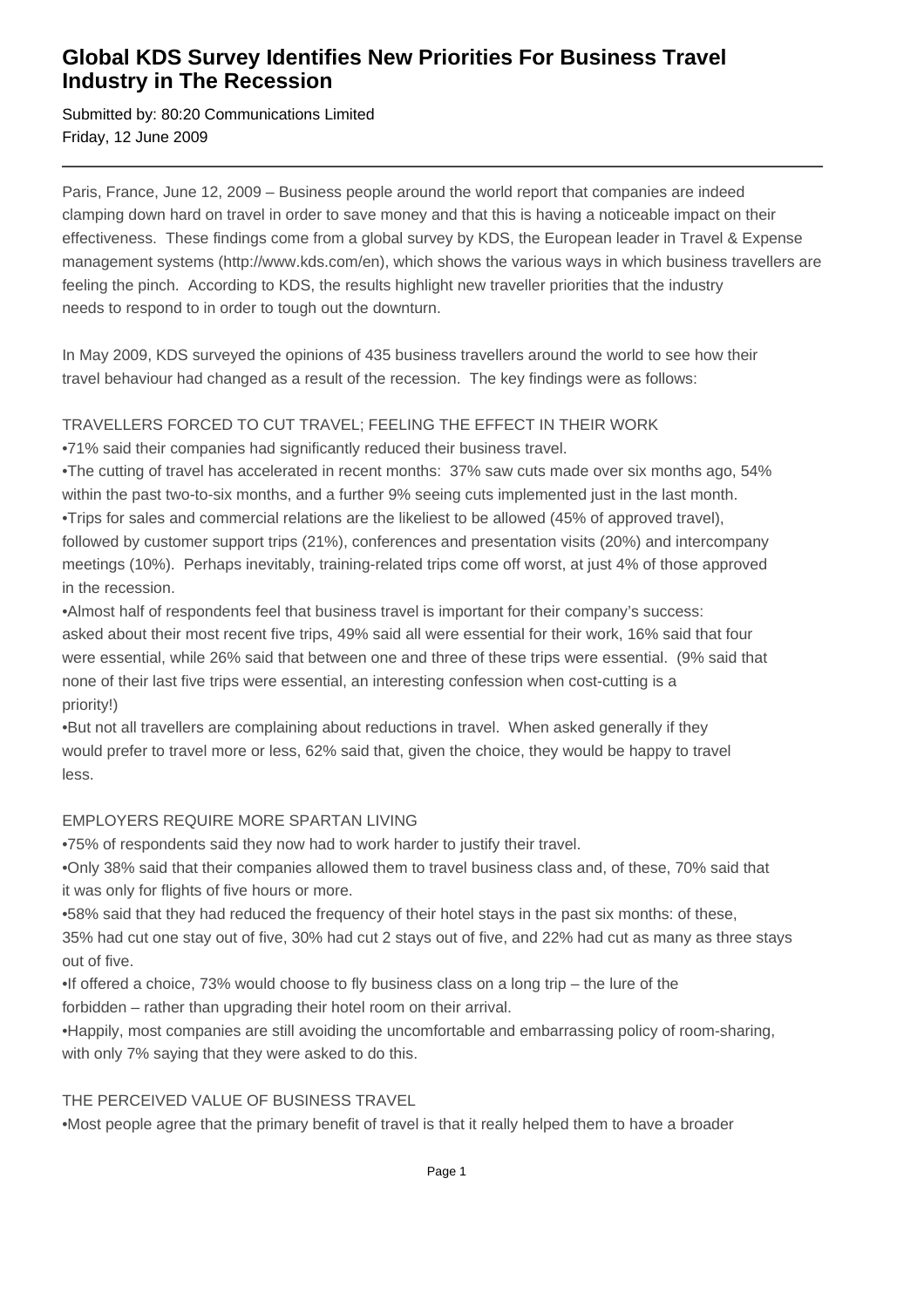understanding of local issues and challenges, improved improve cooperation between colleagues at other offices and made it possible for them to identify unknown risks.

• The work ethic remains strong in spite of everything. 32% still travel although they feel it impacts their family life, and 27% agree it has a detrimental effect on their health.

• The restaurant industry will be pleased to hear that 90% replied that a business lunch was still useful in cementing relationships and facilitating projects, while 82% said that dinners also added value. (The majority - 92% - felt that business gifts were never or rarely a useful way of aiding their business.)

• When travelling with colleagues and spending a night in a hotel, most people – 61% - would prefer to spend their free time with their colleagues, 19% wanted to stay alone and rest but the remaining 20% preferred to continue working, either with colleagues or on their own.

• When spending a weekend away, 43% chose to go sightseeing, 19% rested and 9% went shopping. However, the remaining 29% carry on working to extract maximum value from their trip.

### OPPORTUNITIES FOR EMPLOYERS AND THE BUSINESS TRAVEL INDUSTRY

According to KDS, the survey findings have highlighted four opportunities that employers and the business travel industry should focus upon:

1. Travel costs are under great scrutiny, so providers need to rebalance their offerings with a focus on value. Certain airlines are expanding their economy sections at the cost of underutilised first class compartments, and other businesses should follow this lead. In this context, KDS argues that travel and expense management systems have a bright future ahead, since they also facilitate lower-cost travel choices.

2. Travellers are prepared to make concessions in how they travel, but still place greater value on certain options. As many would sacrifice a comfortable hotel room for a business class air ticket – and potentially greater time to be productively engaged at the destination – employers should consider whether more flexibility in their travel policies could yield greater benefits for the businesses.

3. Travellers experience stress as a result of their travel, in terms of impacts on health and family life. Yet, they also find solace in the tourism and shopping opportunities they can experience on a visit. To create a more enjoyable overall visit, travel service providers should aim to offer a completely packaged experience that not only offers financial value but also uses social media and other technologies to make travellers aware in advance of the nearby opportunities to unwind.

4. Lastly, the industry should take heart from the fact that travellers still recognise the irreplaceable nature of direct human contact. They concede that meeting in person allows them to develop stronger business relationships, and that encounters over lunch and dinner are of significant value. Employers and providers should focus on this fact as they devise travel policies and service offerings.

"The intensity of the recession has undoubtedly impacted attitudes towards travel," said Stanislas Berteloot, marketing director of KDS. "However, while superficially the outlook is bleak, in fact it is simply a change in demand patterns. Travel businesses that help employers save money, but in a way that still preserves employee morale, are the ones that stand to perform strongest in this recession and emerge in an excellent position once the economy improves."